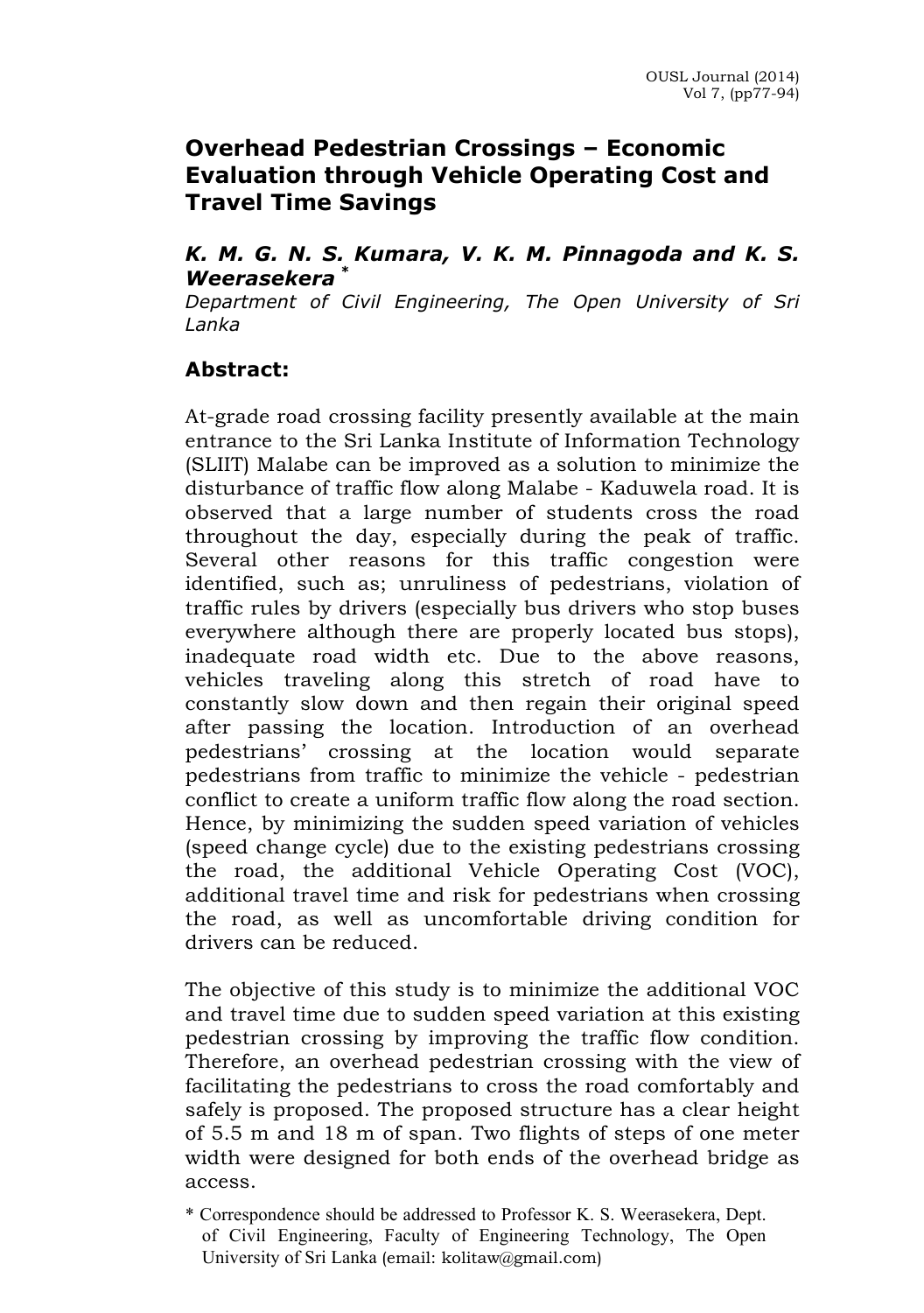Total cost for the proposed structure was computed for the year of 2012. Further the additional cost for the VOC and travel time per day were analyzed and predicted for a period of 20 years from the year 2012. After having determined the costs and benefits of the project, a method was evolved for relating these two so as to arrive at the assessment of the viability of the project in economic terms. Among a number of methods developed for such an economic evaluation, Internal Rate of Return (IRR) method was justified and selected.

**Keywords:** Overhead Pedestrian Crossings, Vehicle Operating Costs, Speed Change Cycles

## **Introduction**

When a vehicle travels at its cruise speed, if the speed is interrupted due to change of road geometry, road features or any road event (such as lane reductions, presence of road intersections, interruptions due to pedestrian crossings etc.), it decelerates to a minimum speed (which can be even a complete stop). Subsequently, the vehicle has to accelerate back to its original cruise speed. A vehicle undergoes a speed change cycle which is the difference in travel time and Vehicle Operating Cost (VOC) for traveling the distance of the speed cycle at the original cruise speed versus reduction of speed through the speed cycle.

The Malabe - Kaduwela road with an Average Daily Traffic (ADT) of 39,800 vehicles per day in front of Malabe Campus of the Sri Lanka Institute of Information Technology (SLIIT) was selected as the study location.

At this location, traffic flow is constantly obstructed by the existing pedestrian crossing at the entrance of the Malabe Campus of SLIIT. This stretch of road is straight with minimum disturbance to traffic except for heavy pedestrian crossing taking place at the location. Because of this very high ADT, of 39,800 reductions and regaining the speed of vehicles cause additional VOC, increase travel time, higher accident risk, increase in vehicular emissions, and additional cost to the national economy may result.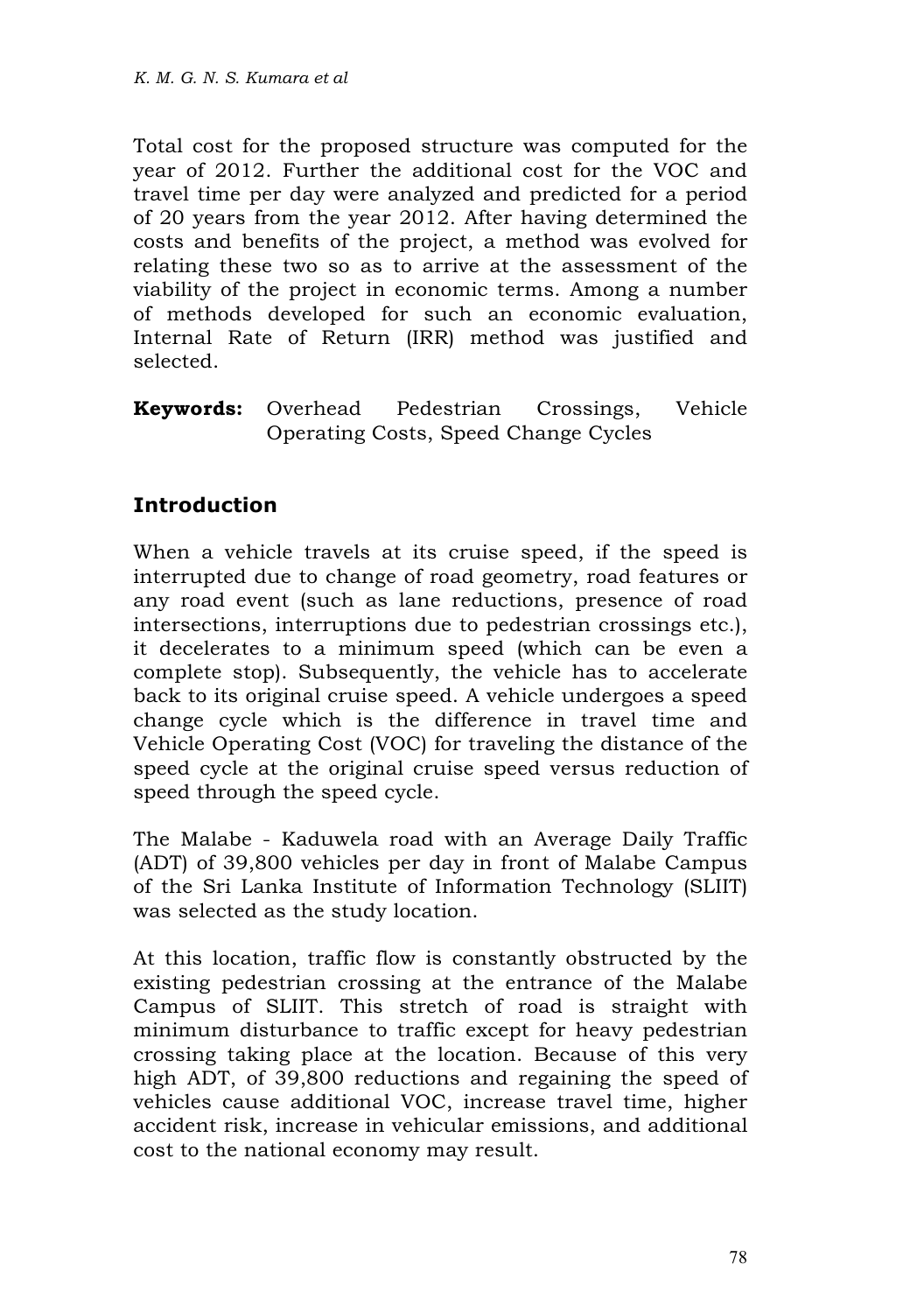

**Figure 1.** Location of the study

Hence, one can quantify the additional cost for more fuel and oil consumption, wastage of tires, wear and tear of mechanical parts, additional travel time etc. As a solution, to separate the pedestrian and vehicular movement, a safe overhead pedestrian crossing structure is proposed. The construction cost is compared with the savings from reduction in travel time and VOC, and then construction of the structure is justified by carrying out a cost/benefit analysis.

## **Aim and Objectives**

The aim of this project is to quantify the value of additional burden to economy due to the speed change of a vehicle at the existing crossing; predict it for future time periods. This also attempts to reveal how long it will take to recover the construction cost if an overhead crossing is introduced to the main entrance of SLIIT, instead of the existing ground level crossing. To achieve the above aim, the following objectives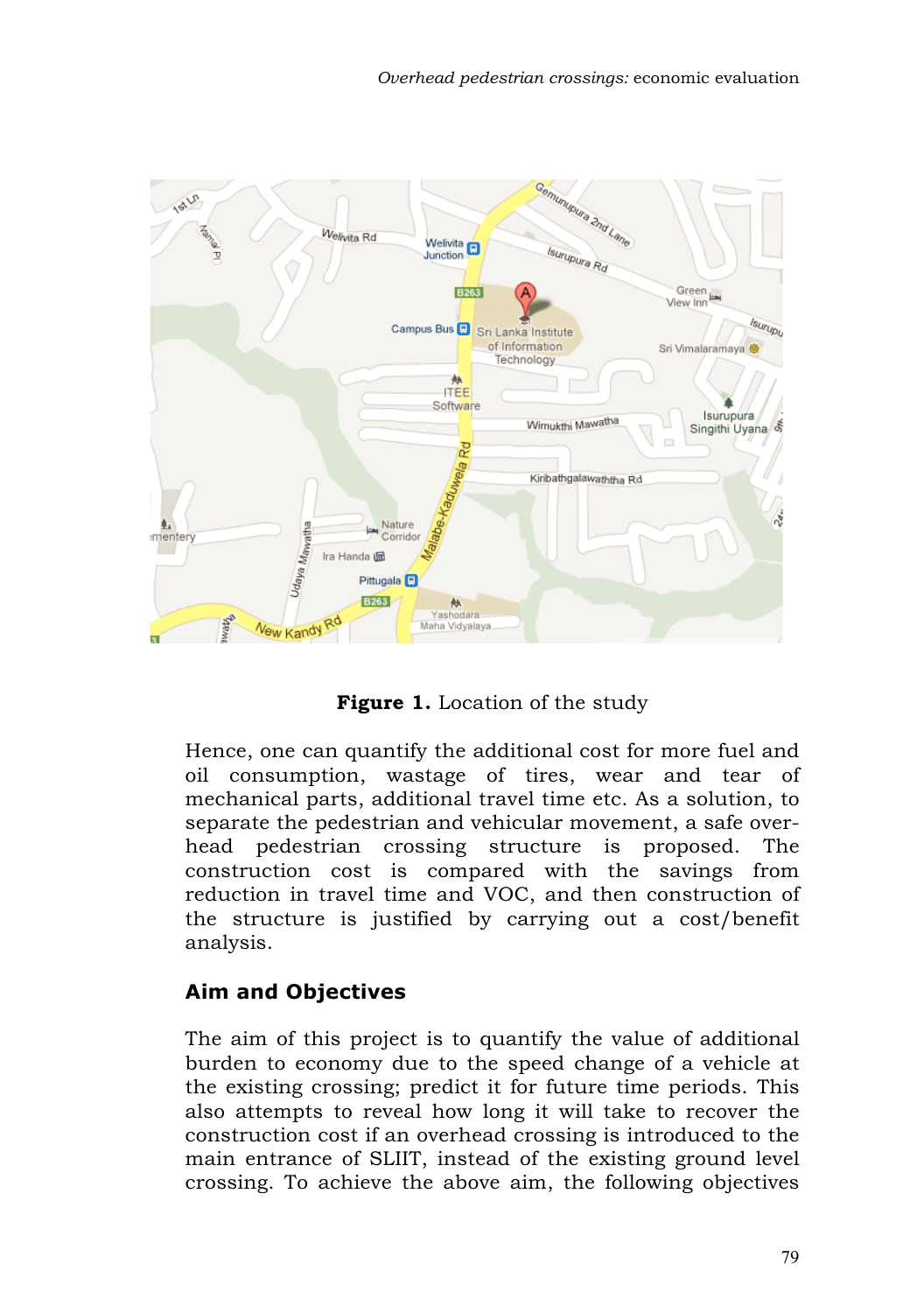had to be achieved. This study will justify and design an overhead pedestrian crossing at the main entrance to SLIIT, for reduced speed variation of traffic and safe movement of vehicular and pedestrian traffic by paying attention to the following:

- Quantify the additional vehicle operating cost and additional travel time and predict it for the future time periods.
- Forecast the number of pedestrians, crossing at the location after 20 years.
- Estimate the construction cost of the overhead pedestrian crossing and compare it with the saving on additional burden on economy to calculate the recovery period of construction cost.

In addition to the above objectives, there are some interim objectives that should be satisfied.

- 1. To check whether the road capacity of Malabe Kaduwela road is adequate to cater to the current traffic volume.
- 2. Design the Malabe Kaduwela road for year 2032 with a suitable level of service to cater to forecasted traffic volume.
- 3. Design of overhead pedestrian crossing to suit the pedestrian activities in this area and with an acceptable level of service to cater to forecasted pedestrian volume for year 2032.

## **Methodology**

**Step 1:** Traffic survey

Firstly, traffic flow pattern and pedestrian crossing pattern around the study area were measured. Vehicles were counted manually on both directions at 15-minute intervals on a week day. Two directional vehicular flows for 24 hours are as shown in Figure 2. Peak hours were identified as; morning peak is 7:00 to 8:00 a.m., mid-day peak is 1:00 to 2:00 p.m. and evening peak is 5:00 to 6:00 p.m.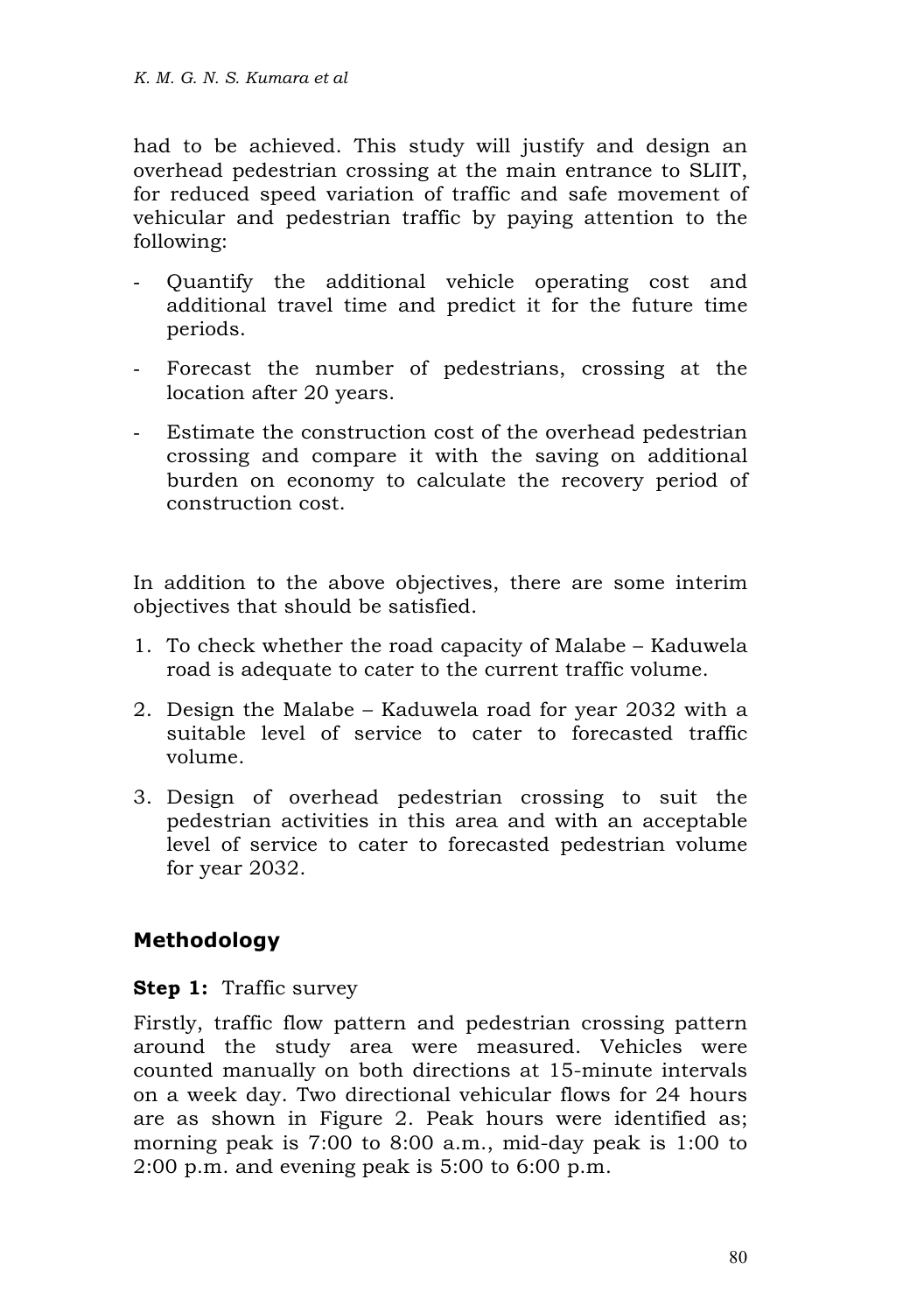

**Figure 2.** 24 hour vehicle distribution

### **Step 2:** Pedestrian survey

A pedestrian count at the entrance to the SLIIT was done for 5-minute intervals throughout the day, in order to identify the pedestrian peak hours. Two directional pedestrian crossing flows is as shown in Figure 3. Pedestrian crossing peaks were identified as; morning peak from 7:45 to 8:45 a.m., mid-day peak from 12:45 to 1:45 p.m. and evening peak from 4:55 to 5:55 p.m. on a week day.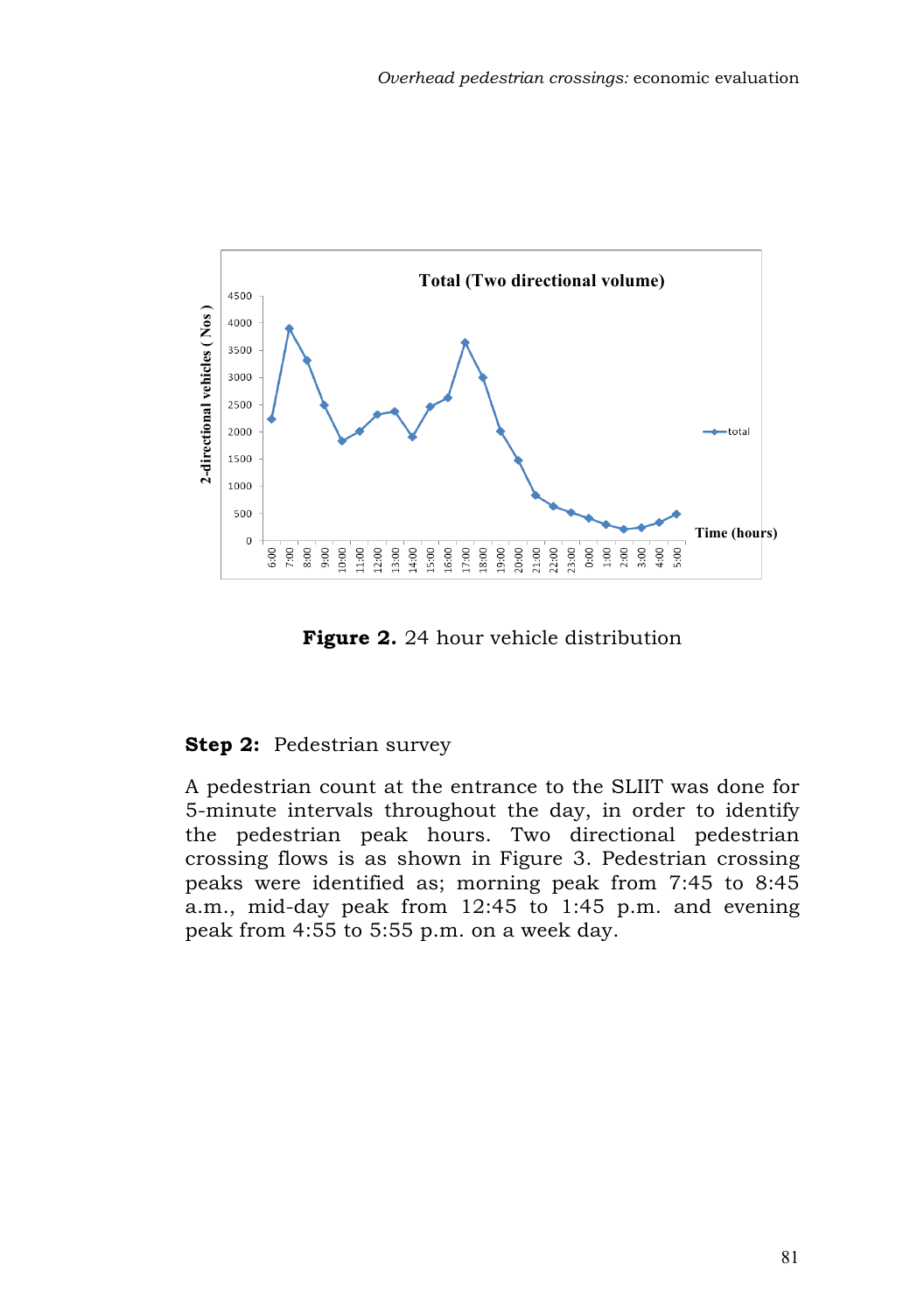

```
Time (hours)
```


### **Step 3:** Traffic volume study

As per two directional traffic volume, 7 time slots were selected to carry out the speed profile study as indicated in Figure 4. The study analysis was carried-out under following assumptions. It was assumed that vehicular flow pattern and vehicle composition at the study location is the same all 7 days through the year. It was also assumed that flow pattern changes due to weather changes and the peak hours will not vary. Seasonal variation of traffic at the study location has been ignored.

To generate average speed profiles the time slots were taken as follows (Figure 4):

|  | Slot 1 $-6.00$ a.m.   | $-8.00 a.m.$                                       |                                        |
|--|-----------------------|----------------------------------------------------|----------------------------------------|
|  | Slot 2 $-8.00$ a.m.   | $-9.00 a.m.$                                       |                                        |
|  | $Slot 3 - 9.00 a.m.$  |                                                    | $-12.00$ noon & 1.30 p.m. $-3.30$ p.m. |
|  |                       | Slot 4 - $12.00$ noon - $3.30$ p.m.                |                                        |
|  |                       | Slot 5 - $3.30 \text{ p.m.}$ - $6.30 \text{ p.m.}$ |                                        |
|  |                       | Slot $6 - 6.30$ p.m. $- 10.00$ p.m.                |                                        |
|  | Slot $7 - 10.00$ p.m. | $-6.00 a.m.$                                       |                                        |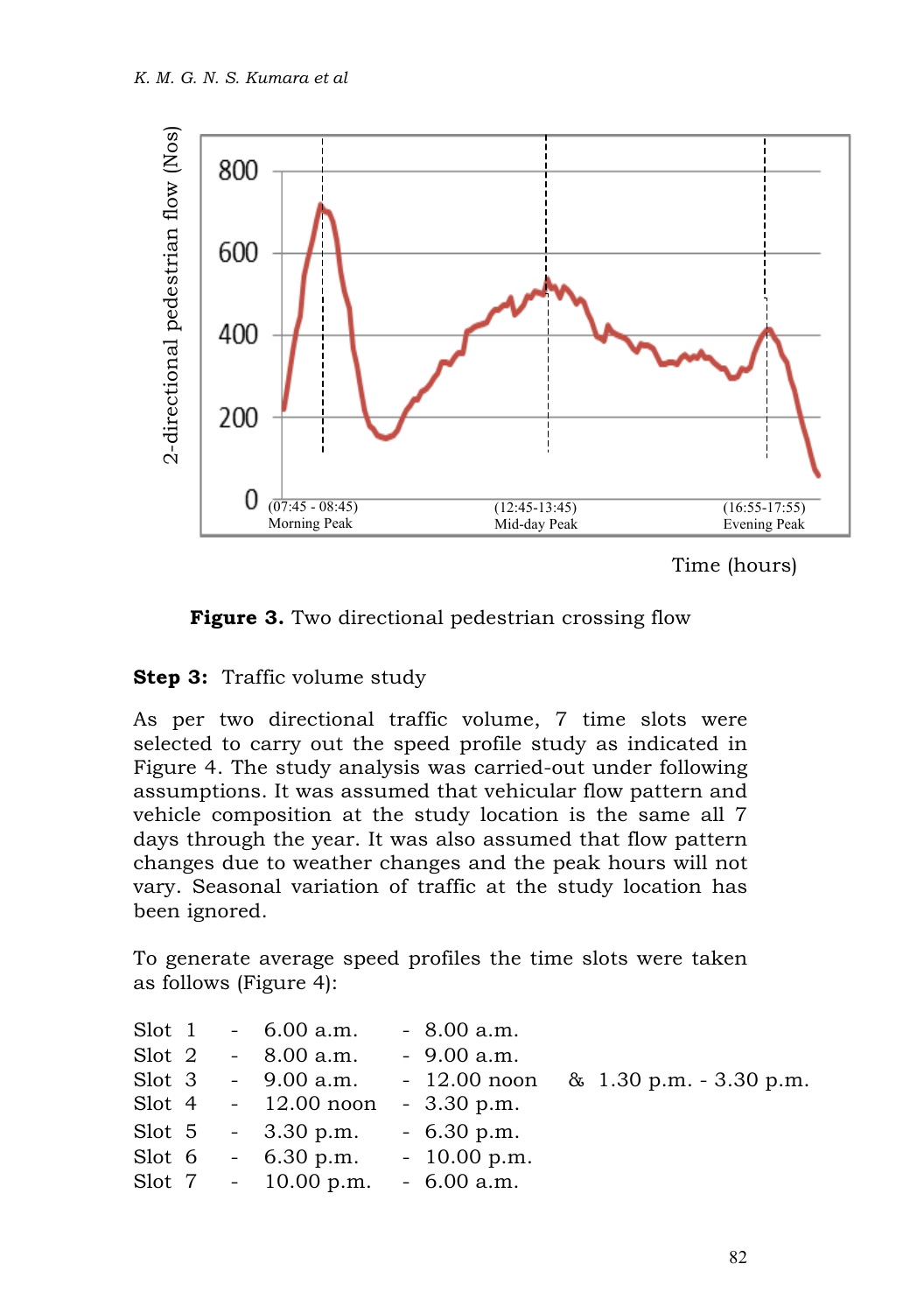

**Figure 4.** Two directional traffic volumes and different time slots

#### **Step 4:** Speed measurements

As shown in Figure 5, either sides of the existing pedestrian crossing were divided into 10 m sections to take speed measurements. Speeds of random 25 vehicles (including all vehicle categories) were measured in every 10 meter road segment. In addition, average speed was measured 100 meters away from the pedestrian crossing along both sides. Average speed variation for all categories of vehicles during each time slot (for both directions) was recorded and corresponding speed profiles for each time were drawn.



**Figure 5.** Speed measurement locations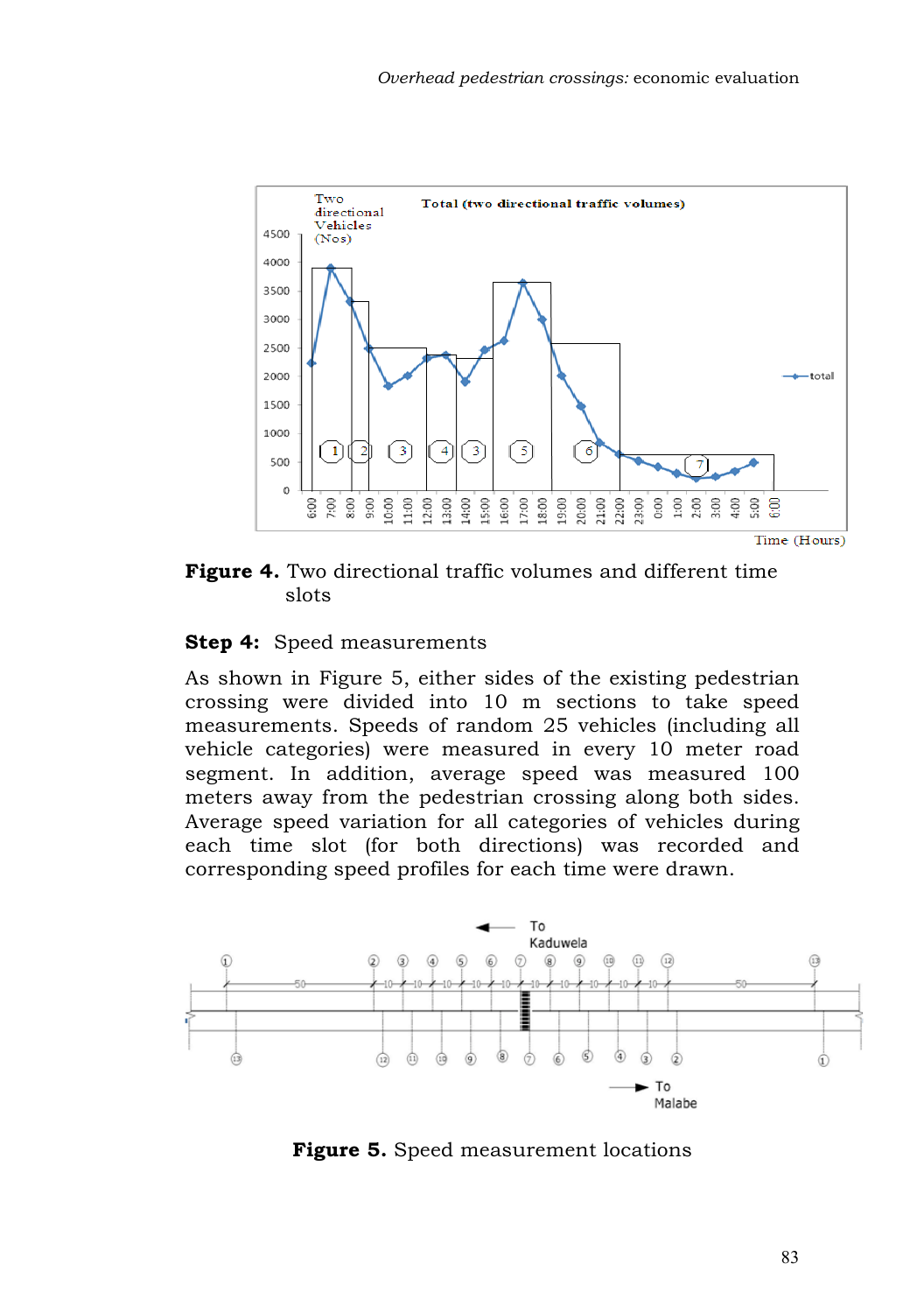# **Speed Profiles**

Table 1 and Figure 6 indicate the average speed profile for time slot 1 (i.e. 6.00 a.m. - 8.00 a.m. from Malabe to Kaduwela direction). Similarly, average speed profiles of both travel directions for all 7 time slots were plotted.

### **Table 1.** Speed variation of traffic during morning peak hour

| Speed Variation in $06:00 - 08:00$ |        |       |       |       |       |       |          |       |       |       |       |       |        |
|------------------------------------|--------|-------|-------|-------|-------|-------|----------|-------|-------|-------|-------|-------|--------|
| Section                            |        | 2     | 3     | 4     | 5     | 6     |          | 8     | 9     | 10    | 11    | 12    | 13     |
| Distance                           | $-100$ | $-50$ | $-40$ | $-30$ | $-20$ | $-10$ | $\Omega$ | $+10$ | $+20$ | $+30$ | $+40$ | $+50$ | $+100$ |
| Speed                              | 47     | 47    | 46    | 33    | 29    | 21    | 13       | 21    | 26    | 29    | 37    | 47    | 47     |





#### **Step 5:** Determination of additional vehicle operating cost (VOC) and additional travel time for a speed change cycle

The additional vehicle operating cost for speed change cycles of each vehicle category was computed by using the VOC tables obtained from NZ Transport Agency's Economic Evaluation. Within the selected time slots additional VOC for each vehicle class was computed for both directions. Hence,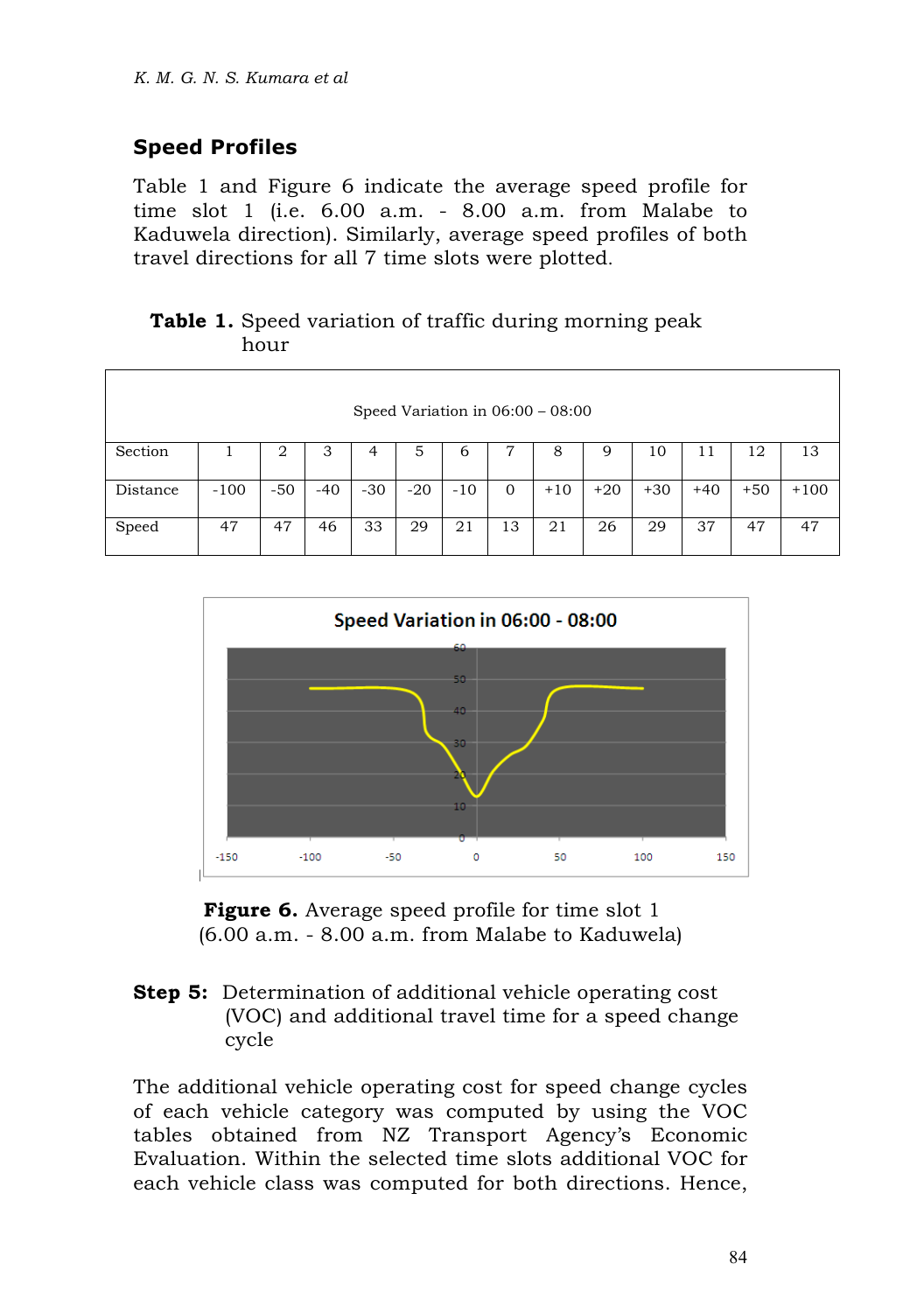the total additional VOC values per day (due to speed change cycle) for all classes were computed separately.

The additional travel time for a speed change cycle is the difference in travel time for traveling the distance of the speed cycle at the original cruise speed versus reduced speed through the speed cycle. The road user values are used to produce travel time values for uncongested and congested traffic conditions. Hence with the help of speed change cycles, savings on VOC and travel time were computed on annual basis due to the construction of the overhead pedestrian crossing.

### **Step 6:** Design of the overhead pedestrian crossing

Based on the pedestrian counts and opinion survey results, the overhead pedestrian crossing structure was designed at the location for minimum pedestrian/traffic conflict. The span of the structure was decided based on the designed carriageway width of the road for a projected traffic for 20 years from present. The width of the structure was determined according to the forecasted pedestrian volume after the same period of time for a LOS of C (Highway Capacity Manual, 1985). Vertical clearance was decided based on RDA standards (RDA, 1998). Design of the structure was done as a combination of pre-stressed and reinforced concrete. Details of structural designs of the study are not indicated in this publication.

### **Step 7:** Cost estimation

As described in step 5, the total additional VOC per a typical day for all vehicle classes as they undergo a speed change cycle due to the existing pedestrian crossing was computed. At the same time, for the same speed change cycle, additional travel time per day for all vehicle classes was determined (NZ Transport Agency). The total cost for additional travel time for all vehicles classes was calculated by considering the annual income of different road users. The total cost for additional travel time, the total cost for fuel and oil wastage, total cost for tire wastages, total cost for maintenance and repairs, total cost for depreciation per day were also computed. It can also be predicted for future time periods by taking in to account the traffic growth rate in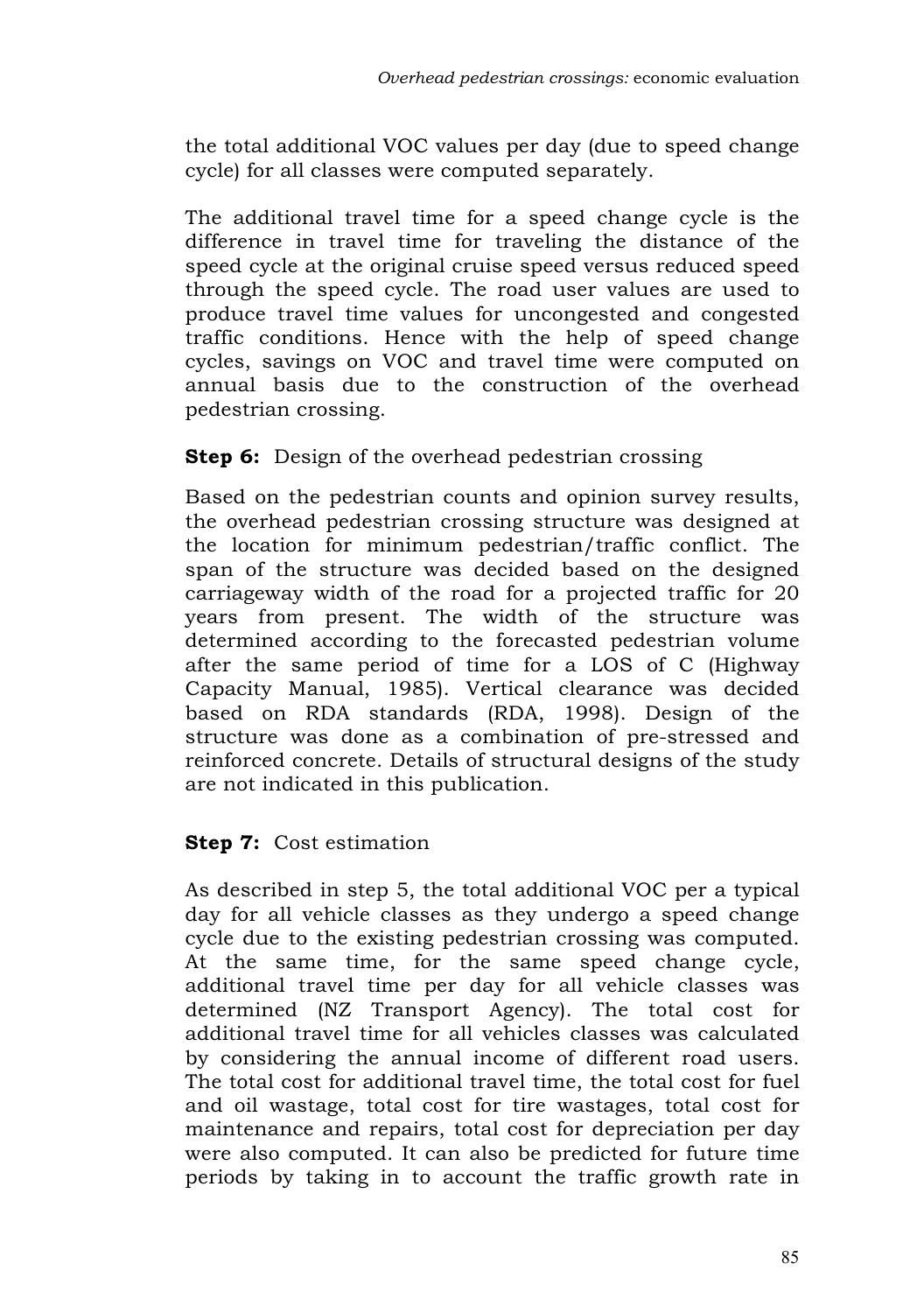Colombo district.

The construction cost of the overhead pedestrian crossing was computed separately.

### **Step 8:** Economic evaluation

By comparing the various methods available for economic evaluation, Internal Rate of Return (IRR) method was selected for economic evaluation of this study. The IRR is the discount rate, which makes the discounted future benefits equal to the initial outlay. In other words, it is the discount rate, which makes the stream of cash flow to zero.

# **Data Analysis**

## **1. The traffic volume forecast**

Traffic volume forecast for future time periods is required for designing of road width and additional lanes to be provided after 20 years. Afterwards, designed road width is required to determine the effective span of the over passes. Road width and number of lanes to be provided is determined according to US highway capacity manual 1985. By considering parameters such as present traffic volume, vehicle categories, per capita income, traffic growth rate, number of by-roads, number of junction and round about etc. RDA has developed a system to predict the average number of vehicles for a typical day of a forthcoming year on each road section governed by RDA in the Colombo area. Traffic data was collected from RDA to find the traffic growth of selected road section.

## **2. Pedestrians' volume forecast**

Pedestrians' volume forecast for a future time period is required for designing the width of the over pass after 20 years. According to the data of Census and Statistics Department, the average annual population growth rate of Colombo district is 1.4% *(Department Census and Statistics).*

## **3. Additional vehicles operating cost (VOC)**

Every vehicle around the existing pedestrian crossings undergoes speed reduction and re-gaining back to the initial speed (speed change cycle) as shown in Figure 7. The additional vehicle operating cost for a speed change cycle of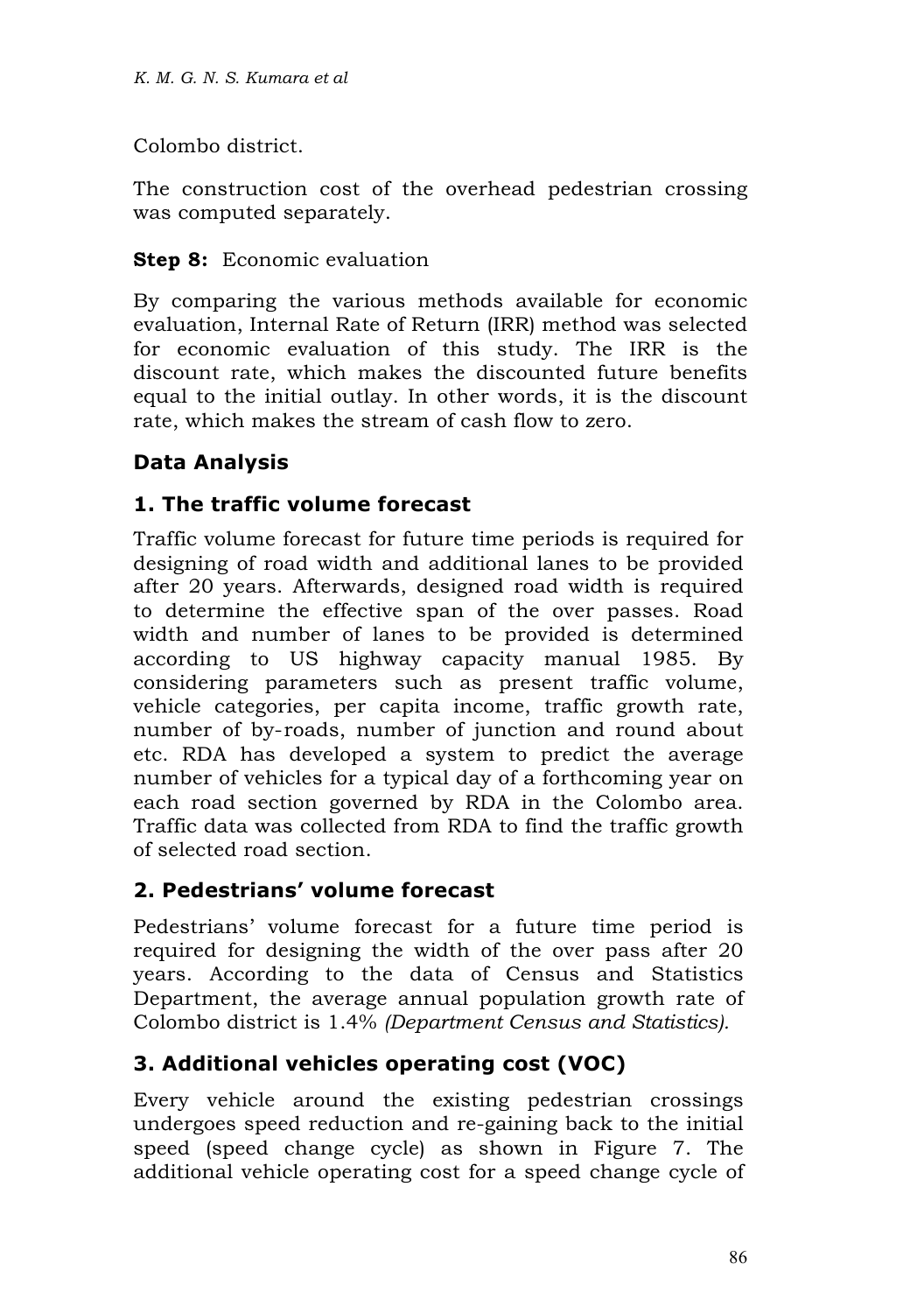each vehicle category can be taken by using the vehicle operating cost tables. Within the selected time slots, additional VOC for each vehicle class can be found for both directions. Now the total additional VOC value per day (due to speed change cycle) for all classes can be estimated. But NZ Transport Agency's Economic Evaluation Manual does not include motorcycles and 3-wheelers, which are widely used in Sri Lanka. VOC for these vehicle types, therefore, are estimated relative to the cost of operating cars, using the factors listed in the Table 2.



**Figure 7.** Speed change cycle

| Table 2. VOC relative to cost of operating cars |  |  |  |
|-------------------------------------------------|--|--|--|
|-------------------------------------------------|--|--|--|

| <b>Cost Category</b>  | Motorcycle | 3- Wheeler |
|-----------------------|------------|------------|
| Fuel & Oil            | 42%        | 50%        |
| Tyres *               | 30%        | 40%        |
| Maintenance & repairs | 22%        | 35%        |
| Depreciation          | 40%        | 70%        |

*(\*Based on difference in wear, in number of tyres, and in tyre costs)*

*(Source: Assessing public investment in transport sector-Department of National planning – Ministry of finance & planning – Sri Lanka)*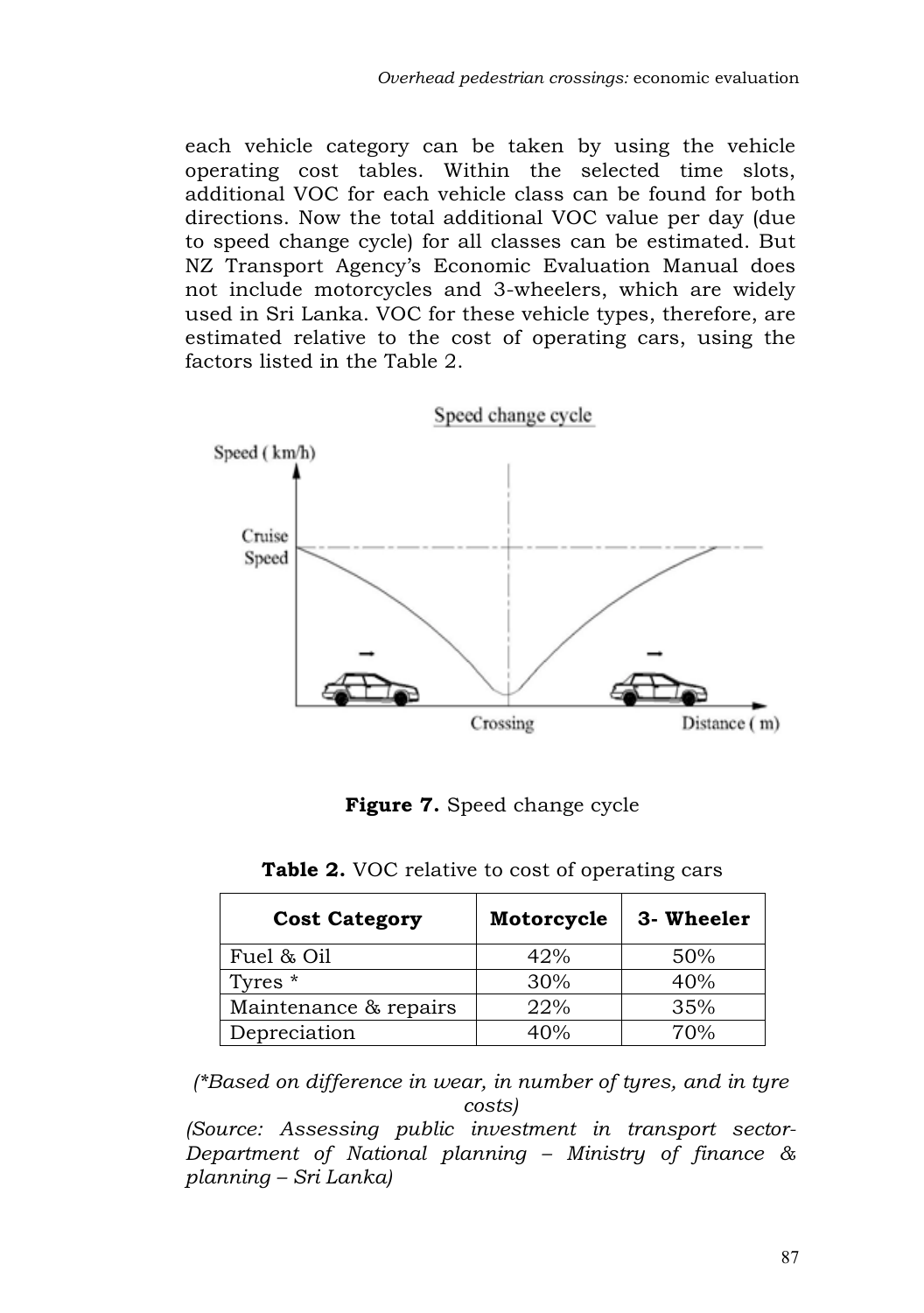Additional VOC Values are provided by vehicle classes and the vehicle classes are defined as follows.

#### **Table 3.** Vehicle classes

|                | MCL              | Motor cycles                                       |
|----------------|------------------|----------------------------------------------------|
| 2              | TWL              | Three wheelers                                     |
| 3              | CAR              | Passenger cars                                     |
| $\overline{4}$ | <i>LCV</i>       | Light Commercial Vehicles (Vans, utilities and     |
|                |                  | trucks up to 3.5 tonnes, gross laden weight.       |
|                |                  | LCV mainly have single rear tyres but include      |
|                |                  | some small trucks with dual rear tyres).           |
| 5              | MCV              | Medium Commercial Vehicles (Two axle heavy         |
|                |                  | trucks without a trailer, over 3.5 tonnes gross    |
|                |                  | laden weight).                                     |
| 6              | HCV <sub>1</sub> | Heavy Commercial Vehicles 1 (Rigid trucks with     |
|                |                  | or without a trailer, or articulated vehicle, with |
|                |                  | three or four axles in total).                     |
| 7              | <b>HCV 11</b>    | Heavy Commercial Vehicles 11 (Trucks and           |
|                |                  | trailers and articulated vehicles with or without  |
|                |                  | trailers with five more axles in total).           |
| 8              | LBU              | Large Passenger Vehicles (Buses, excluding         |
|                |                  | minibuses).                                        |

Additional VOC for passenger car due to speed change cycle is given in Table 5. For an example, let us consider a passenger car which follows a speed change cycle from an initial cruise speed of 70 km/h to a minimum speed of 10 km/h before returning to the original cruise speed. Additional VOC is taken as 2.5 (in cents/speed cycle) for the intermediate values of speed change calculated from linear interpolating. Additional VOC due to speed change for each type of vehicles were calculated using vehicle operating cost tables except motorcycles and 3-wheelers which were not given in the NZ Transport Agency's Economic evaluation manual (volume 1).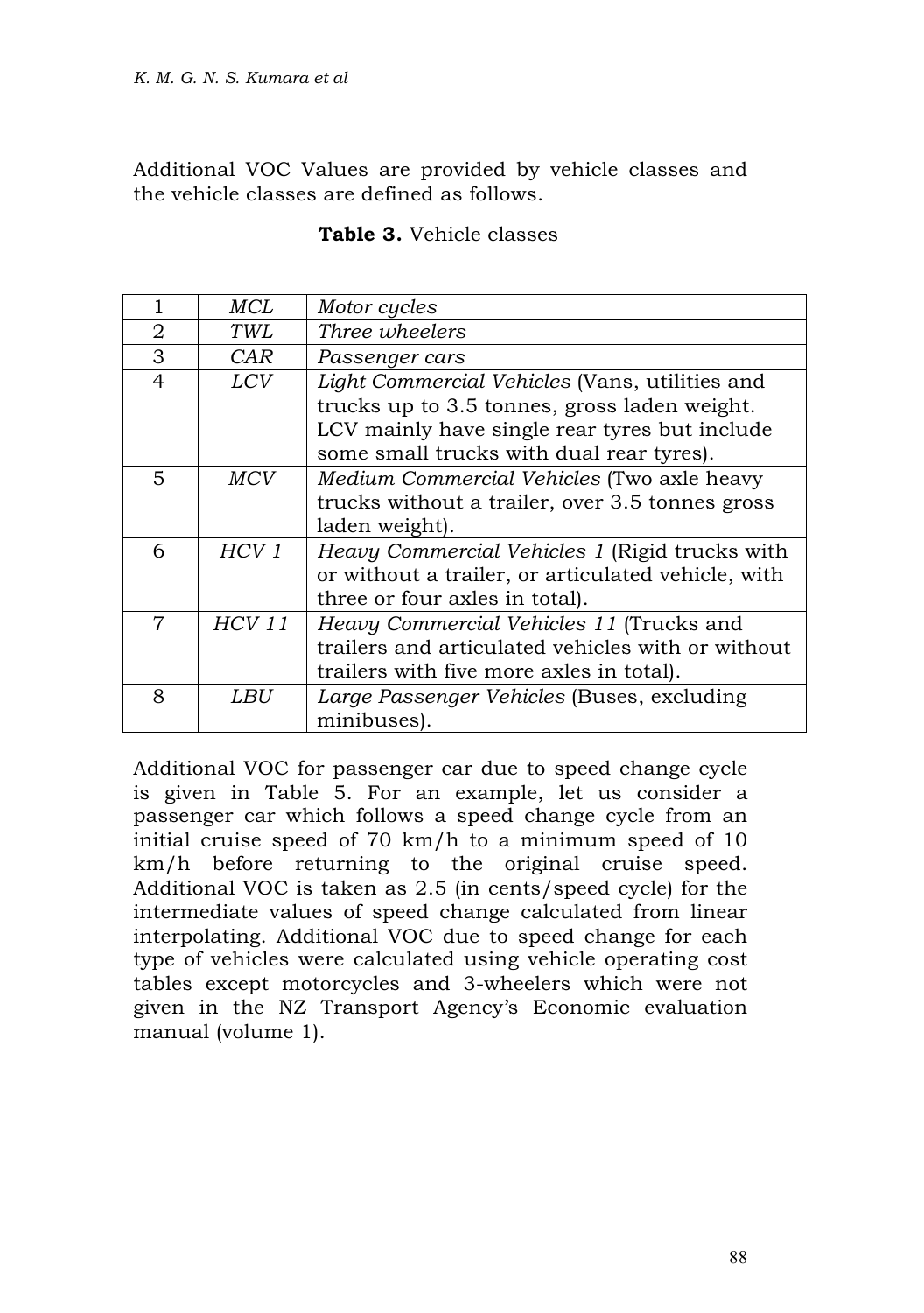



*(Source: NZ Transport Agency's Economic evaluation manual, Vol. 1)*

Additional VOC for passenger cars could be determined for each time slot as indicated in Table 4. As example, the values for Kaduwela direction are indicated in Table 5.

### **Table 5.** Additional VOC for passenger cars to Kaduwela direction

| To Kaduwela     |                         |                       |     |                                                                                                   |                                                                 |  |
|-----------------|-------------------------|-----------------------|-----|---------------------------------------------------------------------------------------------------|-----------------------------------------------------------------|--|
| Time            | Initial speed<br>(km/h) | Final speed<br>(km/h) | CAR | Additional<br>VOC due to<br>speed<br>change<br>cycle<br>(cents/speed<br>cycle) for<br>one vehicle | Additional<br>VOC due<br>to speed<br>change<br>cycle<br>(cents) |  |
| 06:00-08:00     | 46                      | 13                    | 352 | 1.09                                                                                              | 383.7                                                           |  |
| 08:00-09:00     | 48                      | 12                    | 233 | 1.22                                                                                              | 284.3                                                           |  |
| 9:00-12:00      | 51                      | 26                    | 400 | 0.80                                                                                              | 320.0                                                           |  |
| 12:00-14:00     | 49                      | 13                    | 254 | 1.23                                                                                              | 312.4                                                           |  |
| 14:00-16:00     | 51                      | 26                    | 265 | 0.80                                                                                              | 212.0                                                           |  |
| 16:00-18:00     | 48                      | 14                    | 352 | 1.15                                                                                              | 404.8                                                           |  |
| 18:00-22:00     | 54                      | 31                    | 726 | 0.59                                                                                              | 428.3                                                           |  |
| 22:00-06:00     | 61                      | 60                    | 764 | 0.02                                                                                              | 15.3                                                            |  |
| 2360.8<br>Total |                         |                       |     |                                                                                                   |                                                                 |  |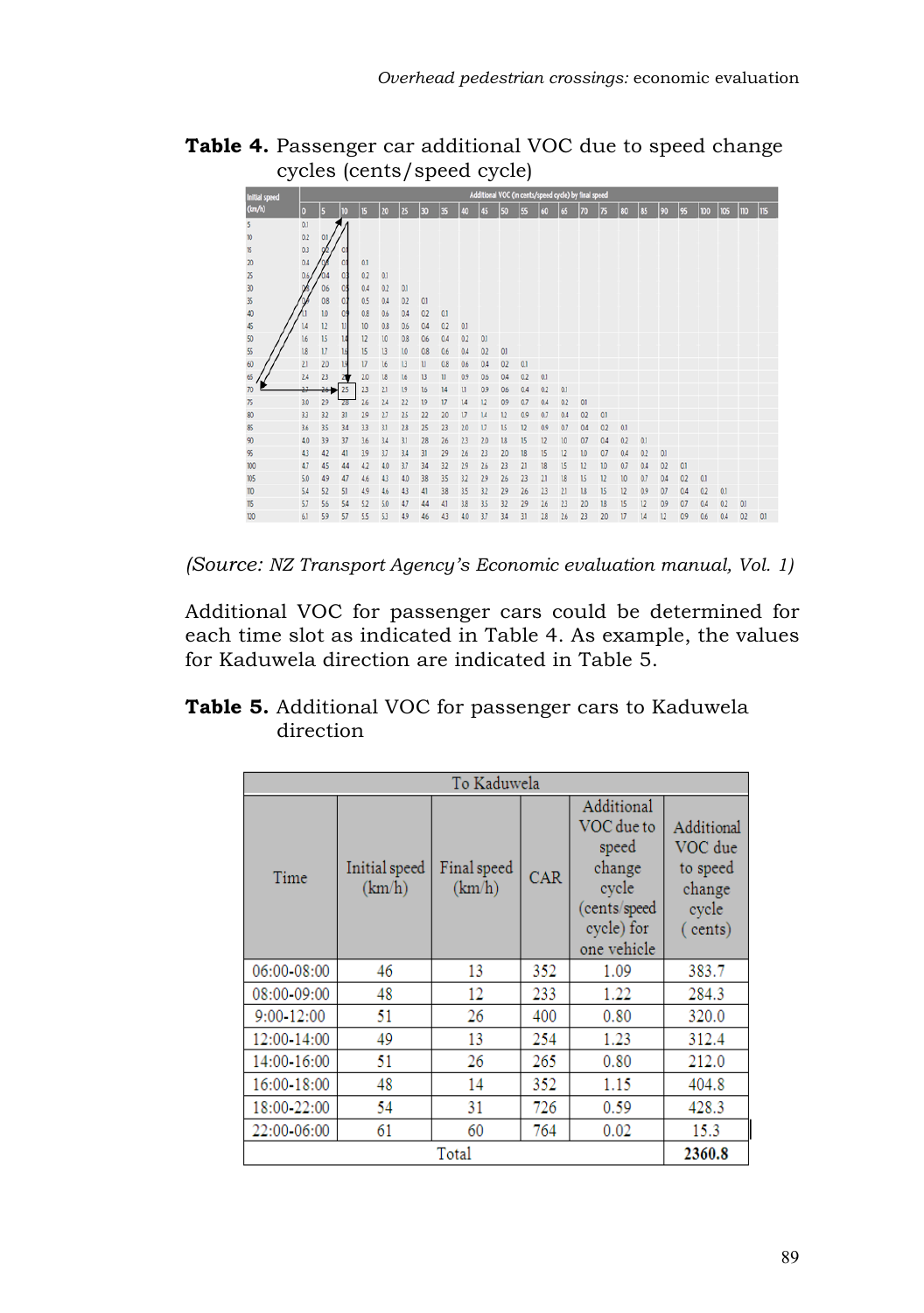Similarly, additional VOC towards Malabe direction could be also determined and tabulated as above. Then the additional VOC for all vehicle classes, LCV, MCV, HVC I, HCV II and LBU were determined and tabulated separately for both directions. Finally total additional VOC per day for both directions could be summed and tabulated as follows (Table 6).

| Additional VOC due to speed change (<br>cents) |           |             |           |  |  |
|------------------------------------------------|-----------|-------------|-----------|--|--|
| Types of vehicles                              | To Malabe | To Kaduwela | Sub total |  |  |
| MCL                                            | 1546      | 920         | 2466      |  |  |
| TWL                                            | 1266      | 752         | 2018      |  |  |
| <b>CAR</b>                                     | 3920      | 2361        | 6281      |  |  |
| <b>LCV</b>                                     | 4608      | 2853        | 7461      |  |  |
| <b>MCV</b>                                     | 4452      | 2818        | 7270      |  |  |
| LBU                                            | 5431      | 3431        | 8862      |  |  |
| HCV I                                          | 11771     | 7522        | 19293     |  |  |
| <b>HCVII</b>                                   | 1349      | 801         | 2150      |  |  |
|                                                | 55801     |             |           |  |  |

**Table 6.** Total additional VOC for both directions

The total Additional VOC due to Speed change in the road section ( per day )  $= 55801$  ( NZ cents ) = 558.01 ( NZ dollars)  $(1 \text{ NZ dollar} = \text{Rs. } 106.2)$  $= 558.01 \times 106.2$ = **Rs. 59,260**

### **4. Additional travel time**

The speed of traffic is interrupted due to the existing pedestrian crossing and it decelerates to a minimum speed (which may be a complete stop) before accelerating back to its original cruise speed. The additional travel time for a speed change cycle is the difference in travel time for traveling the distance of the speed cycle at the original cruise speed versus through the speed cycle. Table 7 indicates additional travel time (in seconds per speed cycle). Additional travel time for each vehicle class during each time slot was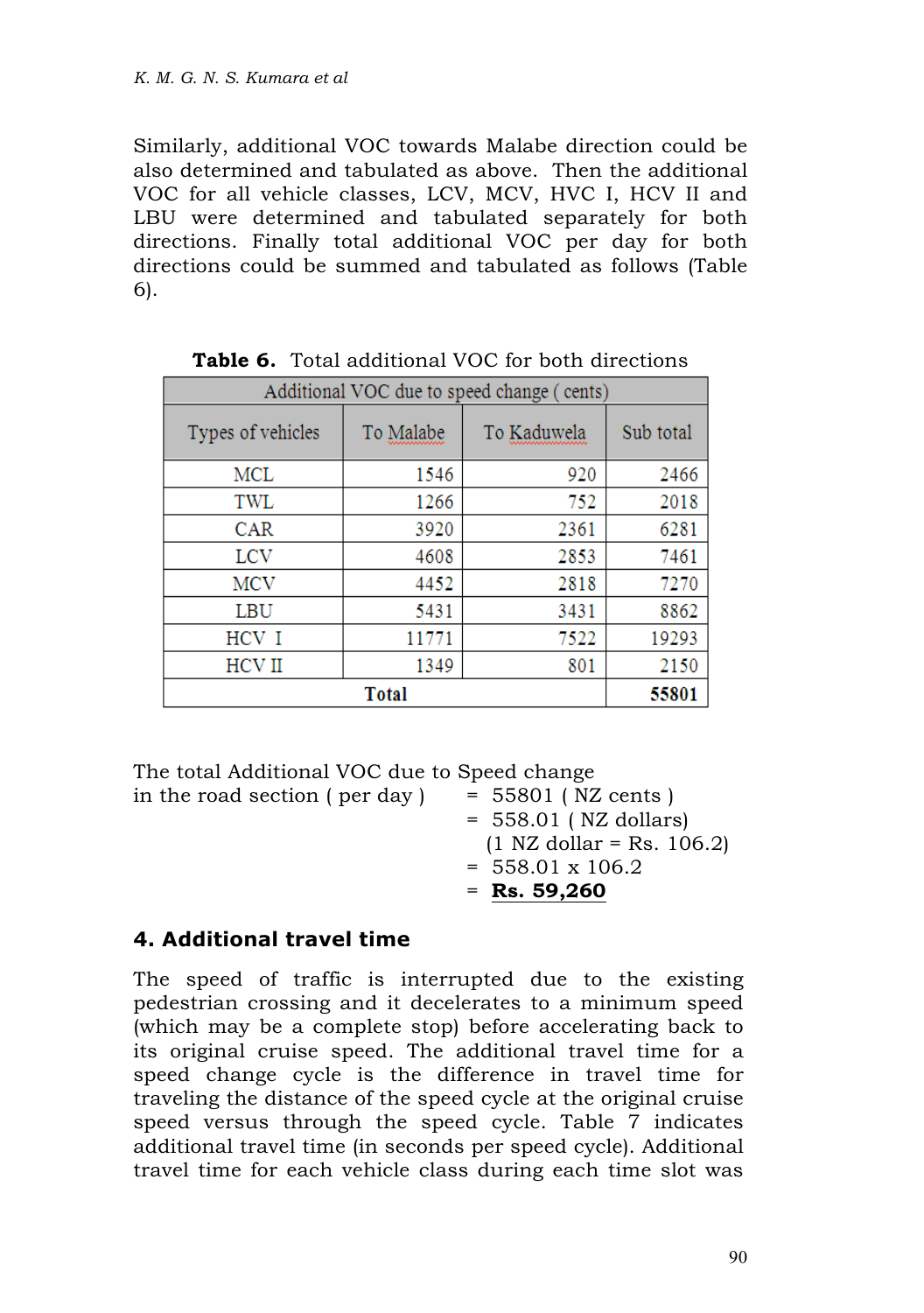also determined by using additional travel timetables and the procedure is similar to how the additional VOC was determined.

| Additional travel time due to speed change (seconds) |           |             |                                 |        |  |  |
|------------------------------------------------------|-----------|-------------|---------------------------------|--------|--|--|
| Types of<br>vehicles                                 | To Malabe | To Kaduwela | Total additional travel<br>time |        |  |  |
|                                                      |           |             | (seconds)                       | hours) |  |  |
| <b>CAR</b>                                           | 52894     | 31716       | 84610                           | 23.50  |  |  |
| <b>LCV</b>                                           | 22032     | 13219       | 35251                           | 9.79   |  |  |
| <b>MCV</b>                                           | 8124      | 4912        | 13036                           | 3.62   |  |  |
| LBU                                                  | 4651      | 2799        | 7450                            | 2.07   |  |  |
| HCV I                                                | 8946      | 5401        | 14347                           | 3.99   |  |  |
| <b>HCVII</b>                                         | 517       | 291         | 807                             | 0.22   |  |  |

## **Table 7.** Total additional travel time for all vehicles categories

# **5. Value of time (VOT)**

Travel time is important for vehicle occupants, passenger transport users, pedestrians, cyclists, and freight vehicles etc. The road user values are used to produce travel time values for uncongested and congested traffic conditions. Values of time must be adjusted to reflect the appropriate value for the study year. Since VOT is income based, the most rational index would be based on changes in per capita income. Monthly income by income groups can be obtained from the most recent (*e.g.* 1996/97) Consumer Finance & Socioeconomic Surveys conducted by the Central Bank of Sri Lanka.

| <b>Types</b><br>οf<br>vehicles | Passengers<br>per<br>vehicle | Value of time<br>(VOT) per one<br>passenger in<br>1999(Rs/hour) | Value of time<br>(VOT) per<br>one passenger<br>111<br>2011(Rs/hour) | Value of time<br>(VOT) per<br>one vehicle in<br>2011(Rs/hour) |
|--------------------------------|------------------------------|-----------------------------------------------------------------|---------------------------------------------------------------------|---------------------------------------------------------------|
| CAR                            | 2                            | 78.62                                                           | 424.39                                                              | 848.78                                                        |
| LCV                            | $\overline{4}$               | 37.62                                                           | 203.07                                                              | 812.28                                                        |
| <b>MCV</b>                     | 2                            | 23.01                                                           | 124.21                                                              | 248.42                                                        |
| LBU                            | 60                           | 12.41                                                           | 66.99                                                               | 4019.40                                                       |
| HCV I                          | 2                            | 23.01                                                           | 124.21                                                              | 248.42                                                        |
| <b>HCVII</b>                   | 2                            | 23.01                                                           | 124.21                                                              | 248.42                                                        |

**Table 8.** Value of time for all vehicles categories (per one vehicle)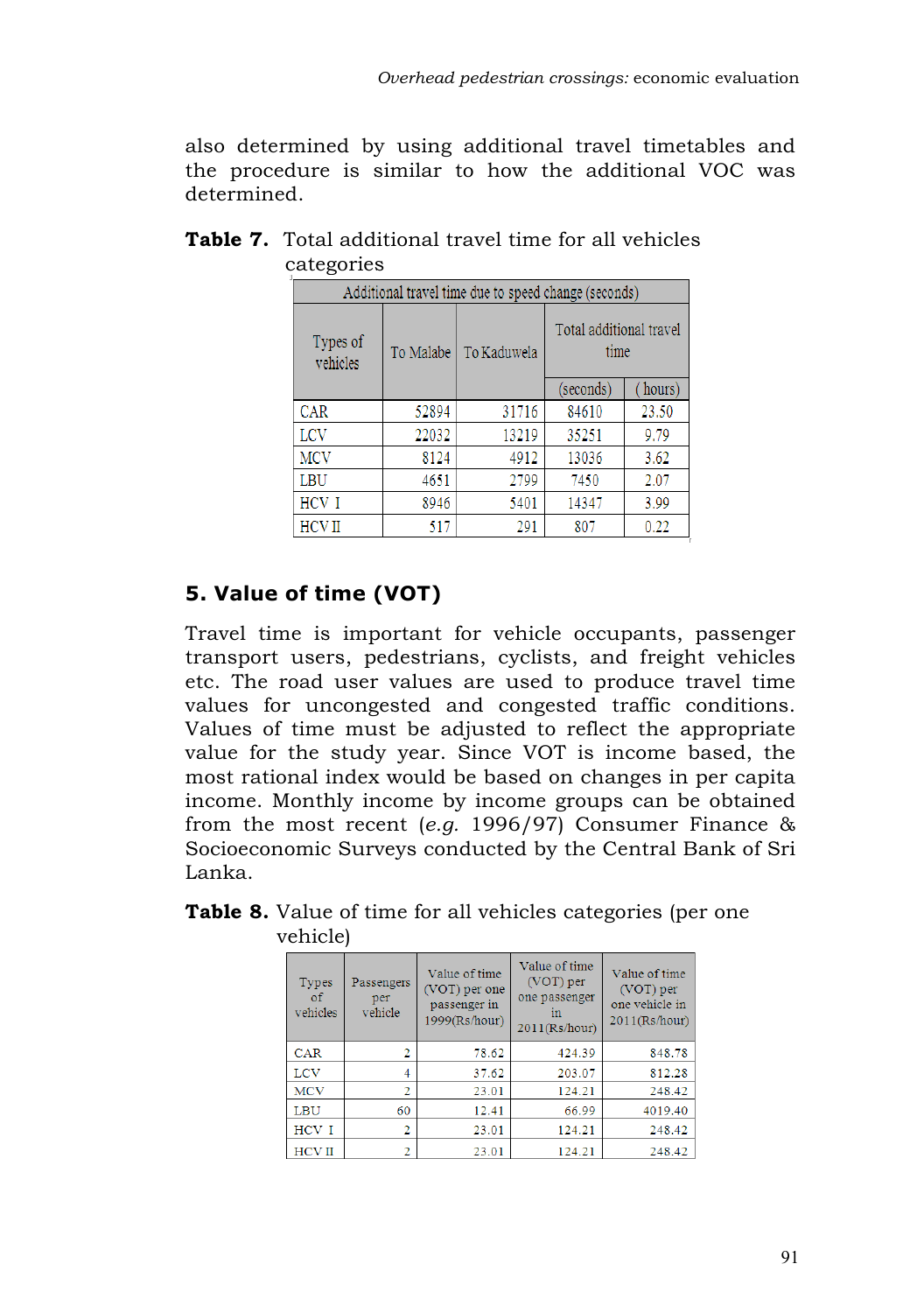| Types of<br>vehicles | Total additional<br>travel time (hours) | Cost for<br>additional<br>travel time due<br>to speed<br>change per<br>hour | Total cost for<br>additional travel<br>time(Rs) |
|----------------------|-----------------------------------------|-----------------------------------------------------------------------------|-------------------------------------------------|
| <b>CAR</b>           | 23.50                                   | 848.78                                                                      | 19,948.64                                       |
| LCV                  | 9.79                                    | 812.28                                                                      | 7.953.76                                        |
| <b>MCV</b>           | 3.62                                    | 248.42                                                                      | 899.56                                          |
| <b>LBU</b>           | 2.07                                    | 4,019.40                                                                    | 8.317.39                                        |
| HCV I                | 3.99                                    | 248.42                                                                      | 990.03                                          |
| <b>HCVII</b>         | 0.22                                    | 248.42                                                                      | 55.72                                           |
|                      | 38,165,09                               |                                                                             |                                                 |

|  | Table 9. Total additional travel time |  |
|--|---------------------------------------|--|
|  |                                       |  |

Total additional VOC per a typical day for all vehicle classes were computed, as they underwent a speed change cycle due to the existing pedestrian crossing. That amount of Rs. 59,260 is the sum of all breakdown components of VOC which are fuel and oil, tyres, maintenance and repairs, depreciation. The percentage of total base VOC by component for each vehicle type also computed. Therefore total additional cost per day for each component of VOC can be calculated.

At the same time, for the same speed change cycle, additional travel time per day for all vehicle classes was determined. The total cost for additional travel time of all vehicles classes was calculated by considering the annual income of different road users. The total cost time for additional travel time of all vehicle classes per day is Rs. 38, 165.

Since the total cost for additional travel time, the total cost for fuel and oil wastage, total cost for tire wastages, total cost for maintenance and repairs, total cost for depreciation per day is known, by taking in to account of the traffic growth rates and future traffic in Colombo district the total cost saving can be computed.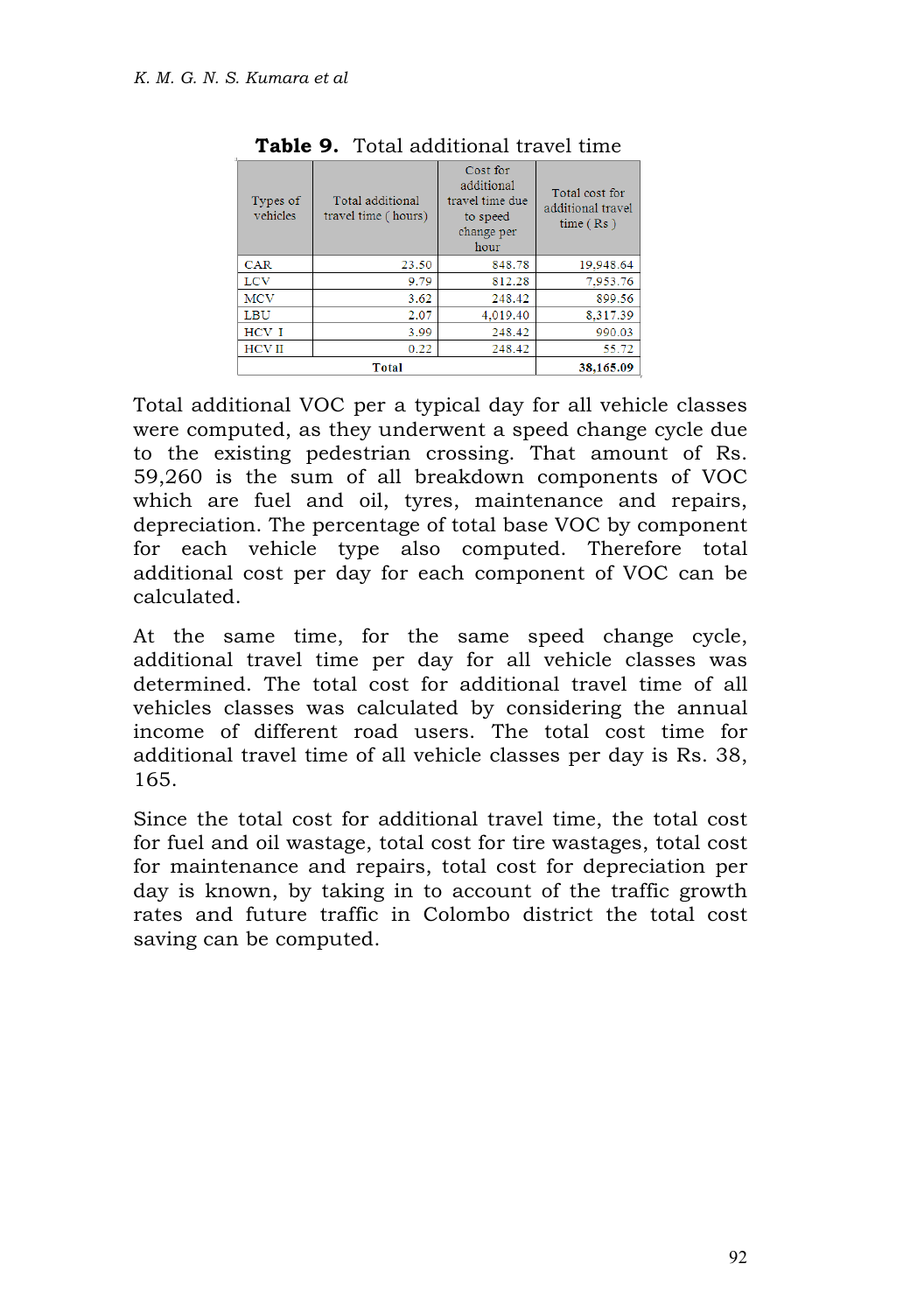# **6. Capacity design of overhead bridge**

By considering road capacity for year 2032 (*i.e*. 20 years from present) it was proposed to improve the road to a reasonable road width consisting of sufficient number of lanes (6) for a desirable level of service. It was also found that a pedestrian crossing of 2 m width is required to cater to future pedestrian volume in year 2032 as per us highway capacity manual. Hence the overhead pedestrian crossing was designed.

## **Results and Discussion**

Calculated total cost of the project and cost saving from the new structure is as follows:

| of<br>Total construction cost<br>project (as per year of 2012) | Rs.124, 000,000                                      |
|----------------------------------------------------------------|------------------------------------------------------|
| Cost saving from additional<br>VOC (per day)                   | Rs. 59,260                                           |
| Cost saving from additional<br>travel time (per day)           | Rs. 38,165                                           |
| Cost saving per year 1<br>$(Rs. 59,260 + Rs. 38,165)$ x 365    | $=$ Rs. 35,560,125<br>$\rightarrow$ (Rs. 35,560,000) |

Expected Internal Rate of Return of this project is 13.4% and it should be compared with minimum rate of return in order to make an investment decision. The proposed overhead pedestrian crossing will cost 124 million rupees in 2012 and it is expected to save 35.56 million rupees per year over the next 5 years. By considering the allowable minimum Treasury bill rates of capital which is 12% and since it is exceeding it, (IRR value 13.4%) the project seems to be viable.

## **Conclusions and Recommendations**

It was shown that the best possible way to ensure reduced vehicle operating cost and safe travel along this road stretch for commuters was by constructing a new pedestrian's